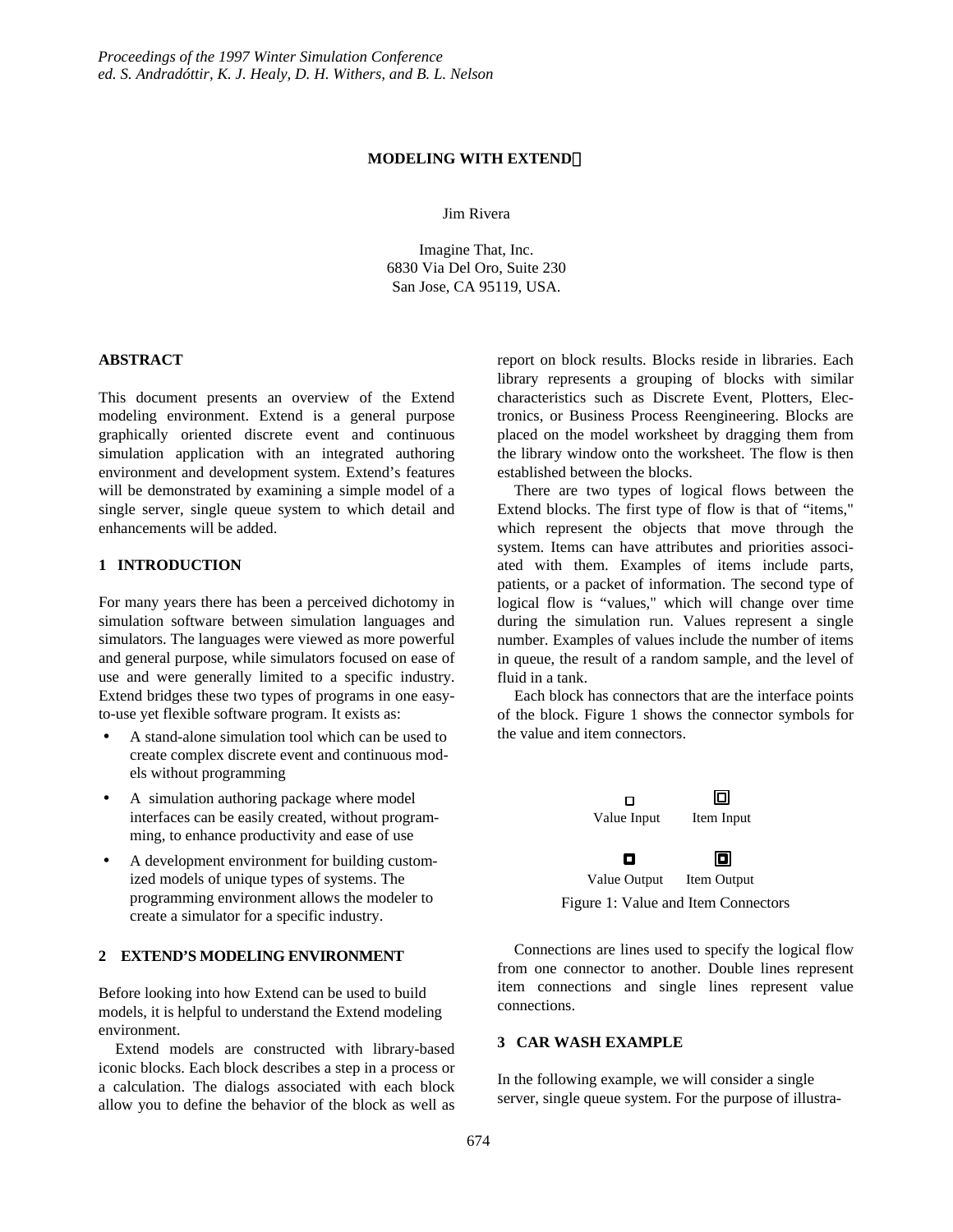tion, we will model a car wash with one wash bay and one waiting line. The model for this car wash is shown in Figure 2.



Figure 2: A Single Server Single Queue Model

The block on the far left is a Generator block and periodically creates items (in this case dirty cars). Following this is a Queue, FIFO block that holds the cars until requested by the next block. The Activity Delay has a limited capacity of one processing unit and delays the car for a fixed amount of time. This block represents the wash bay. The last block in the model is an Exit block that removes the cars from the system.

### **3.1 Random Processing Time**

Suppose that the processing time for the wash bay is best represented by a specific random distribution. This can be modeled by connecting the output of an Input Random Number block to the delay connector (labeled "D") on the Activity Delay block as in Figure 3. Every time a car enters the wash bay, a new processing time is requested from the Input Random Number block. For each request, the Input Random Number block generates a new processing time from the specific random distribution defined in the block's dialog.



Figure 3: A Model with Random Process Times

## **3.2 Graphical Output**

To graphically display model metrics, you can add a Discrete Event Plotter. In this example (Figure 4), the Plotter will graph the contents of the Queue, or the number of dirty cars waiting in line, over time. To

accomplish this, the Discrete Event Plotter value input connector is connected to the Queue's length (labeled "L") value output connector as follows:



Figure 4: Discrete Event Plotter Added to Model

#### **3.3 Attributes**

Assume that our car wash offers two types of washes, basic and deluxe, and that the processing time is dependent upon the type of wash requested. To differentiate between the two different types of wash requests, we can add attributes to the dirty cars. Using a Set Attribute Block we can add an attribute called "type" to each car and randomly set the value of this attribute to 0 (basic) or 1 (deluxe) using another Input Random Number Block as shown in Figure 5. As the dirty cars leave the queue and enter the wash bay, we can read the "type" attribute using a Get Attribute block, and convert this number to a value representing the mean processing time for washes of that type using a Conversion Table block. The mean value can then be fed into the Input Random Number Block that is already connected to the delay connector of the Activity Delay (Figure 5).



Figure 5: Setting "Type" Attribute

### **3.4 Resources**

When the dirty cars are ready to be washed, they are driven through the wash by one of the car wash attendants. We can model the attendants as resources by adding a Resource Pool block. Within this block we can specify how many attendants are on shift. We must also replace the Queue, FIFO block with a Queue, Resource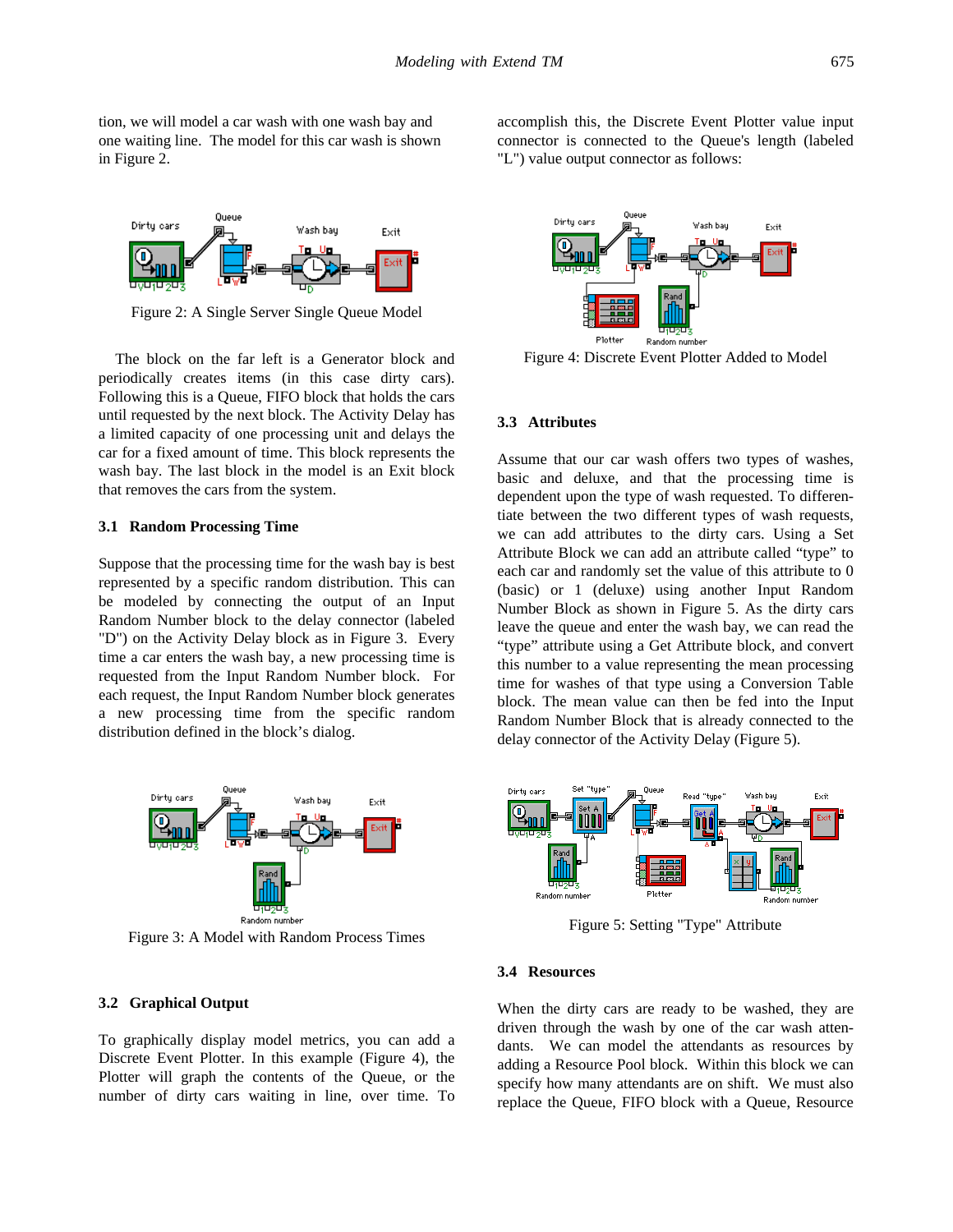Pool block. Within the Queue, Resource Pool Block we can specify the type and number of resources required before the item may be released to the next block. Therefore, dirty cars will enter the Queue, Resource Pool block and wait until an attendant is available. If an attendant is available and the wash can accept another car, the number of attendants in the Resource Pool block is decremented by one and the car is allowed to proceed into the wash bay. Upon exiting the wash bay, the attendant is no longer needed and may be release back to the Resource Pool with the Release Resource block as shown in Figure 6.



Figure 6: Modeling Resources

## **3.5 Activity Based Costing**

Now that we have a basic model of our car wash, we may decide that we would like to calculate the average cost of washing the cars. We know that each attendant is paid \$8.50 an hour. We also know that each car will use \$1.25 in soap and that the electricity and water used by the wash bay cost \$1.50 per minute. We can define the cost of the attendant within the Resource Pool block and the cost of the soap, water and electricity into the Activity Delay block (Figure 7). As we run the model, the accumulated cost of each vehicle is automatically calculated and stored in an attribute. The Cost By Item Block can be added to read the cost attribute, sort the items by an attribute, such as the "type" attribute, and report on the throughput, total cost and average cost by type of wash requested. The Cost Stats Block can also be added to report the total cost generated in each of the blocks, for example the total cost generated by the attendants (Resource Pool) or the wash bay (Activity Delay).



Figure 7: Cost Tab of Activity Delay Block

### **3.6 Interprocess Communication**

The term interprocess communication describes the act of two applications communicating and sharing data with one another. Suppose we would like to use data from an Excel spreadsheet as inputs to our Extend model. After copying data from the spreadsheet, you can select a parameter in Extend and choose Paste Link from the Edit menu. The data will be copied into the parameter's field and a dynamic link between that parameter and the specific cells from the Excel spreadsheet will be created. If the values change in the spreadsheet, the parameters will automatically be updated in Extend. A link of this type can be created for both input parameters and output data. Blocks and functions are also provided for additional interprocess communication capabilities such as running macros, using spreadsheets as lookup tables, or even controlling Extend from another application.

#### **3.7 Sensitivity Analysis**

Suppose we would like to determine how sensitive our system is to changes in the inter-arrival time of dirty cars. To accomplish this, we can perform sensitivity analysis on the inter-arrival mean parameter of the Generator Block. By selecting the parameter and choosing Sensitize Parameter from the Edit menu, we can define how the parameter should change from run to run. Simulation parameters such as the number of runs and simulation end time can be specified in the Simulation Setup dialog item under the Run menu. By cycling through different inter-arrival times for the dirty cars and comparing the results from the different runs, we can get an understanding of how sensitive our car wash is to the arrival rate of dirty cars.

## **3.8 Model Results**

Once the simulation run has completed, the results of the simulation are reported within the blocks. Double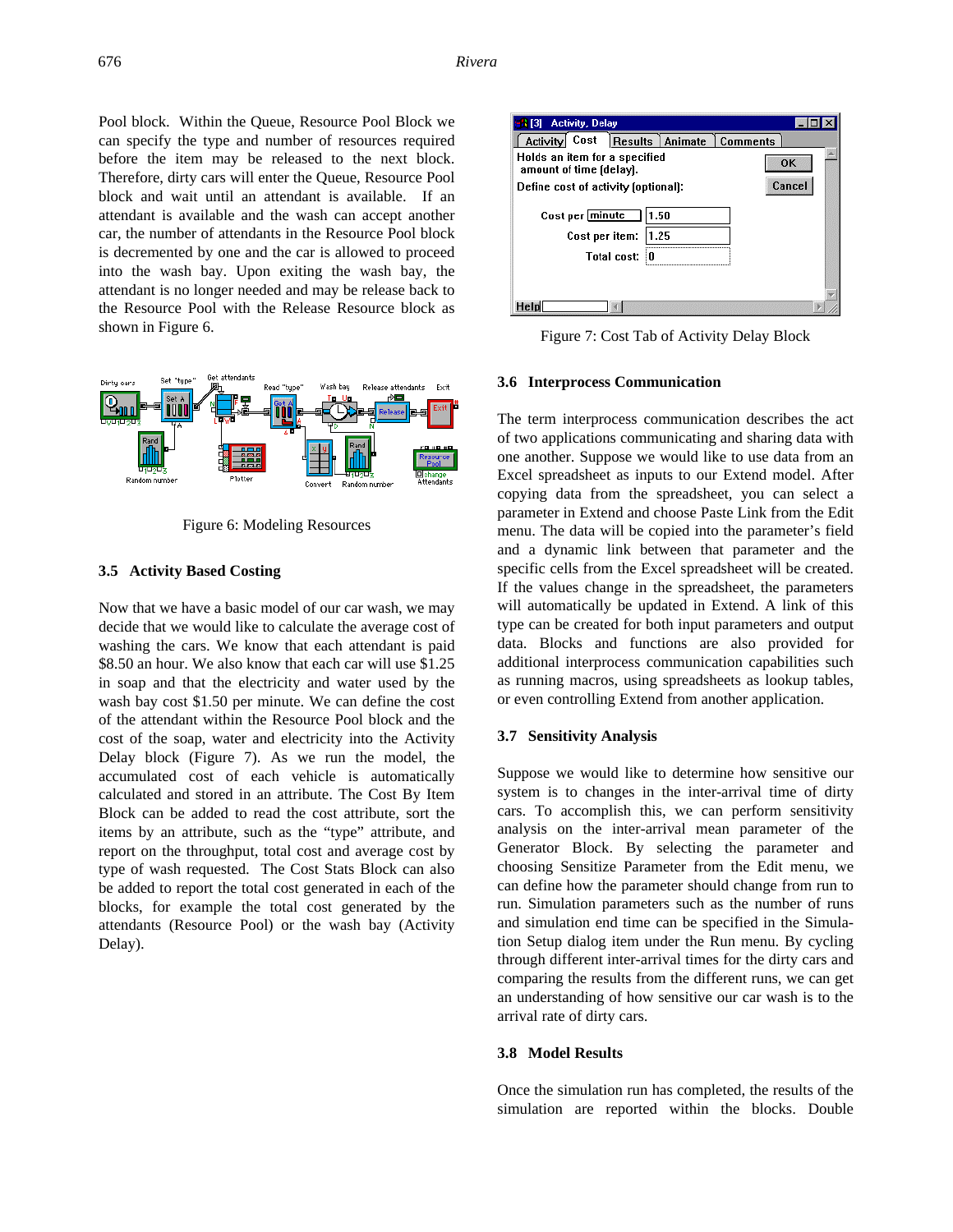clicking on each block reveals the information collected from the simulation run. For example, double clicking on the Queue, Resource Pool block opens a dialog showing the following information about the state of the Queue, Resource Pool block:

| Queue, Resource Pool<br>H131   |                            |  |                    |                     |
|--------------------------------|----------------------------|--|--------------------|---------------------|
| Queue                          | Results                    |  | Animate   Comments |                     |
| Waits for resource pool units. |                            |  |                    | Cancel<br><b>OK</b> |
|                                |                            |  |                    |                     |
|                                |                            |  |                    |                     |
| Arrivals: 274                  |                            |  | Ave. length:       | 2.60496357543       |
| Departures:                    | -267                       |  | Ave. wait:         | 9.50920368564       |
| Utilization:                   | 0.67965857745 Max. length: |  |                    |                     |
| Total cost:                    | ៉ា                         |  | Max. wait:         | 39.2152145737       |
|                                |                            |  |                    |                     |
| Helr                           |                            |  |                    |                     |

Figure 8: Dialog of Queue FIFO

The Plotter block shows the number of items stored in the Queue, Resource Pool over time in both graphical and tabular format:



Figure 9: Plot of Queue Length

Simulation results may be stored in a table, plotted, cloned to a different area of the worksheet, exported to another program such as a spreadsheet or database, displayed in an animation, or even used to control some aspect of the outside world through external device drivers.

## **4 CUSTOMIZING EXTEND**

The above discussion illustrates the highly graphical and interactive nature of Extend. However, Extend can also take the shape of the model application. Interfaces, components, and graphics can be used which tailor the model to a specific application area.

The most visible aspect of a custom model is the user interface. By modifying an existing interface or creating a new one, the simulation modeler is able to create a model which can be exercised by someone more familiar with the system than with the simulation tool. Models can be built that fit naturally into the conceptual framework of the person using the model. The following sections will describe some of the tools provided in Extend that allow you to customize your model.

## **4.1 Animation**

Animation is a powerful presentation and debugging tool that can greatly increase model clarity. In Extend, animation icons moving from block to block represent the flow of items through the system. Users can choose from a number of icons provided with Extend or create their own in an external drawing package.

For example, we may want to see cars traveling from block to block in our car wash model. By selecting the appropriate icon in the Animate tab of the Generator block, we can define how all of the items created by the Generator will be represented. In addition, any block that the items pass through has the capability of changing the item's animation icon. For example, we may choose to represent every item exiting the Generator block with a picture of a dirty car. As the items pass through the wash bay, we can have the Activity Delay block change each item's animation picture to a clean car, thus providing visual cues of how the items are changing as they progress through the model.

In addition, custom animation can be added to display flashing pictures and text, level indicators, pixel maps, and QuickTime movies.

## **4.2 Hierarchical Modeling**

Hierarchy allows models to be subdivided into logical components or sub-models. A single descriptive icon can represent each sub-model. Double clicking on the hierarchical block will open a new window displaying the sub-model. This can greatly simplify the representation of a model and allow the user to hide and show model details as appropriate for the target audience.

Let us consider our car wash model (Figure 6). As we have added detail to the model, the number of blocks has increased. As a result, the representation of the model has become slightly encumbered with model details.

Suppose we would like to represent the model by the system's most basic elements:

the arrival of dirty cars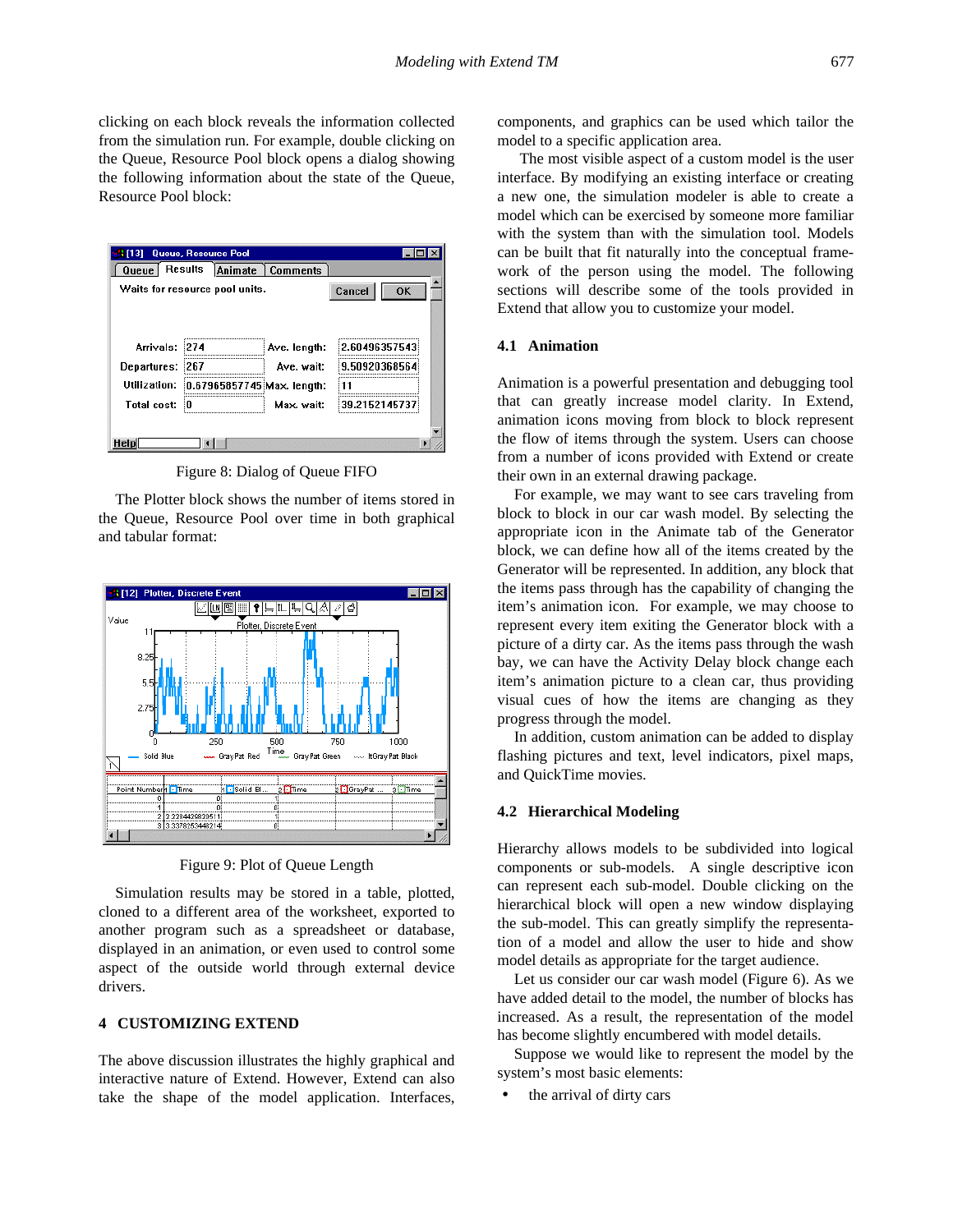- the queue of dirty cars waiting for availability of the wash bay
- the wash bay
- the departure of clean cars

By selecting a group of blocks and choosing Make Selection Hierarchical from the Model menu, you can encapsulate a section of the model within a hierarchical block. This block can be saved to a library to be used again in other models. The icon for the hierarchical block can be modified by using the built-in icon editor or by importing an existing picture. The number of hierarchical layers allowed in Extend is unlimited. Figure 10 shows the car wash model with hierarchical blocks representing some of the basic elements of our car wash. While the representation of the model is more intuitive and simple than Figure 6, all of the detail of the model can still be accessed by double clicking on any of the hierarchical blocks to display the underlying sub-model.



Figure 10: Car Wash Model with Hierarchical Blocks

## **4.3 Dialog Cloning and the Notebook**

As noted in the previous section, input and output parameters associated with the model can be found in the dialogs of the appropriate blocks. While this provides an intuitive association between system metrics and the constructs used to model them, it can make searching for specific data more difficult when working with large models containing many layers of hierarchy. An effective way of dealing with this is to use the notebook and cloning feature. With the notebook, you can create a single custom interface to your model consolidating critical parameters and results to a central location.

The notebook is a separate window associated with each model. Initially the notebook is a blank worksheet to which text, pictures, and clones can be added. Clones are direct links to dialog parameters and can be create by selecting the Cloning Tool from the tool bar and dragging a dialog parameter from a block dialog to the notebook or model worksheet. Once a clone is created, any changes to the clone are immediately reflected in the block and visa versa. Therefore it is no longer necessary to access the block's dialog to change an input parameter or view updated results. Creative use of the notebook can result in a simple yet effective interface for a large,

complex model. Figure 11 shows the notebook for the car wash model as an illustration of how the notebook can be used to consolidate important parameters into one location.



Figure 11: Notebook for Car Wash Model

#### **4.4 Block Development**

The block development environment is one of Extend's most powerful features. While the majority of Extend's users find the pre-built constructs sufficient for their needs, the block development environment provides a way for users to expand the modeling capabilities to perform unusual or highly specialized tasks.

Extend's open architecture allows you to access the structure of any block that is shipped with Extend. By opening the structure, you may edit the icon, dialog, help text, and script of the block. You can modify the interface and functionality of any block or create a new block from scratch.

ModL is the scripting language used to define the behavior of the block. With a C-like syntax, ModL provides powerful high-level functions and features while having a familiar look and feel for users with experience programming in C. In addition, external XCMDs and DLLs can be called from within ModL giving you the option of programming in any language.

This level of extensibility has prompted many users to develop libraries of custom blocks for specific industries.